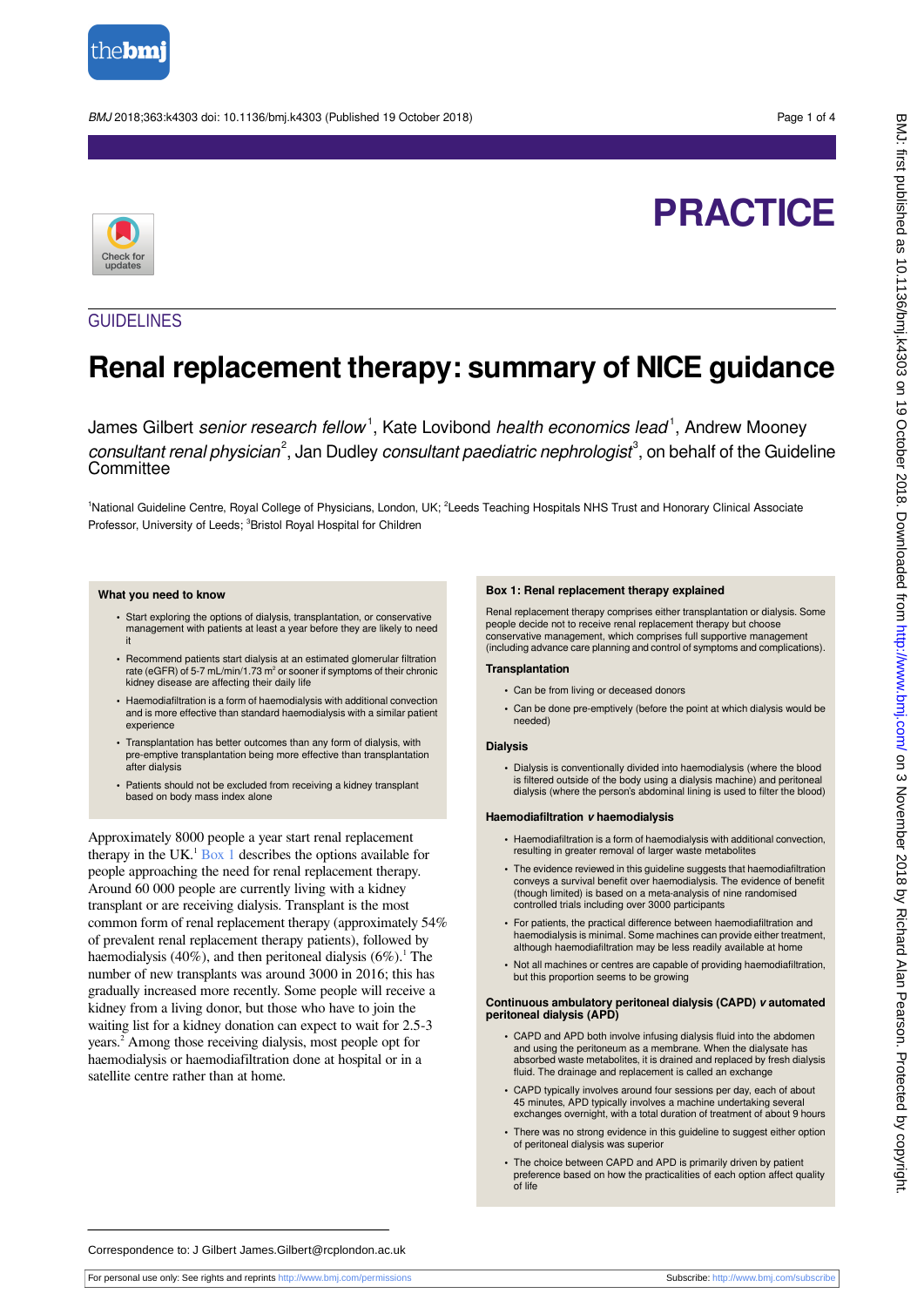The National Institute for Health and Care Excellence (NICE) recently published a guideline on renal replacement therapy and conservative management for people with chronic kidney disease.<sup>3</sup> The guideline updates previous guidance on peritoneal dialysis and home haemodialysis and now includes recommendations on transplantation and conservative management. The guideline covers initiation, preparation, choice of modalities, switching or stopping modalities, recognising symptoms, information for patients, and coordinating care. Guidance in this area is particularly important because of the variety of options available for people considering renal replacement therapy and because of the high cost of these interventions. The guideline does not cover renal replacement therapy for acute kidney injury. The population of people requiring renal replacement therapy is a small proportion of the total number living with chronic kidney disease, but represents a substantial proportion of the healthcare spend.

Many decisions around the care for people undergoing renal replacement therapy or conservative management will be made in specialist settings. However, non-specialists will play a significant role in the overall treatment pathway (for example, in aiding recognition and management of symptoms, ensuring the assessment process begins at an appropriate time and coordinating care). It is important that non-specialists are aware of the latest guidance in this area so that they can aid in the engagement of patients with appropriate specialist services. This article summarises some of the most recent recommendations from the NICE renal replacement therapy guideline,<sup>3</sup> focusing on recommendations relevant for non-specialists such as how soon to begin preparation for renal replacement therapy, supporting people to make choices about modality of renal replacement therapy, when to start dialysis, and the role of body mass index (BMI) in transplantation.

## **Recommendations**

NICE recommendations are based on systematic reviews of best available evidence and explicit consideration of cost effectiveness. When minimal evidence is available, recommendations are based on the Guideline Committee's experience and opinion of what constitutes good practice. Evidence levels for the recommendations are given in italic in square brackets.

The level of evidence supporting the recommendations in this guideline varied. Most of the recommendations were based on a combination of non-randomised studies and committee consensus, due to the ethical and practical challenges of randomising participants to significantly different treatment options (such as transplant *v* haemodialysis). However, some recommendations were based on randomised controlled trials, such as those comparing haemodiafiltration with haemodialysis and the ideal time point at which to start renal replacement therapy.

### **What's new in this guidance**

- **•** Consider starting dialysis when indicated by the impact of symptoms of uraemia on daily living, or biochemical measures or uncontrollable fluid overload, or at an estimated glomerular filtration rate (eGFR) of around 5-7 mL/min/1.73  $m^2$  if there are no symptoms
- **•** Do not exclude people from receiving a kidney transplant based on body mass index alone
- **•** For people who choose haemodialysis or haemodiafiltration, consider haemodiafiltration if it is done in a treatment centre (hospital or satellite unit)

## **Indications for starting renal replacement therapy**

The new recommendations broadly reflect current practice for starting renal replacement therapy, although there may be some variability. In the past, dialysis may have been started at a higher estimated glomerular filtration rate (eGFR), around 10  $mL/min/1.73$  m<sup>2</sup>. The only available evidence from clinical trials suggests there is no benefit from starting at this higher eGFR.<sup>4</sup> People approaching the need for dialysis were randomised to start at an eGFR of 10-14 mL/min/1.73  $m<sup>2</sup>$  or at 5-7 mL/min/1.73 m 2 . Long term follow-up showed no difference in quality of life or mortality between these two groups.<sup>4</sup> However, in this trial most of the people assigned to start at a low eGFR (that is, later) ended up starting sooner than planned due to symptoms of uraemia (such as fatigue, nausea, and vomiting).

The Guideline Committee agreed that there was no need to aim to start renal replacement therapy at a higher eGFR but to be guided by the symptoms arising from kidney disease. However, not all people have symptoms even at a low eGFR, so it was important to identify a minimum eGFR target to prevent people from delaying initiation of therapy to the extent that they could become acutely unwell.

- **•**Consider starting dialysis when indicated by the impact of symptoms of uraemia on daily living, or biochemical measures, or uncontrollable fluid overload, or at an eGFR of around  $5\n-7$  mL/min/1.73 m<sup>2</sup> if there are no symptoms. [*Based on low quality evidence from a randomised controlled trial, cost effectiveness evidence and the experience and opinion of the Guideline Committee (GC)*]
- **•**Ensure the decision to start dialysis is made jointly by the person (or, where appropriate, their family members or carers) and their healthcare team. [*Based on the experience and opinion of the GC*]
- **•**Before starting dialysis in response to symptoms, be aware that some symptoms may be caused by non-renal conditions. [*Based on the experience and opinion of the GC*]

## **Preparing for renal replacement therapy or conservative management**

The Guideline Committee also considered those people who start renal replacement therapy in an unplanned way. Unplanned starts generally result in worse clinical outcomes (missed opportunities for pre-emptive transplantation and higher morbidity and mortality rates).<sup>56</sup> People who start unplanned renal replacement therapy include those who were previously known to renal services but were inadequately prepared because of patient or service factors; those with previously undiagnosed chronic kidney disease; and those with acute kidney injury which fails to resolve. The committee recommended that assessment for renal replacement therapy or conservative management be started at least one year before dialysis or transplant is likely to be needed. The committee hope this will increase opportunities for supporting patient choice and reduce the frequency of unplanned starts.

**•**Start assessment for renal replacement therapy or conservative management at least one year before therapy is likely to be needed, including for those with a failing transplant. [*Based on very low quality evidence from non-randomised studies and the experience and opinion of the GC*]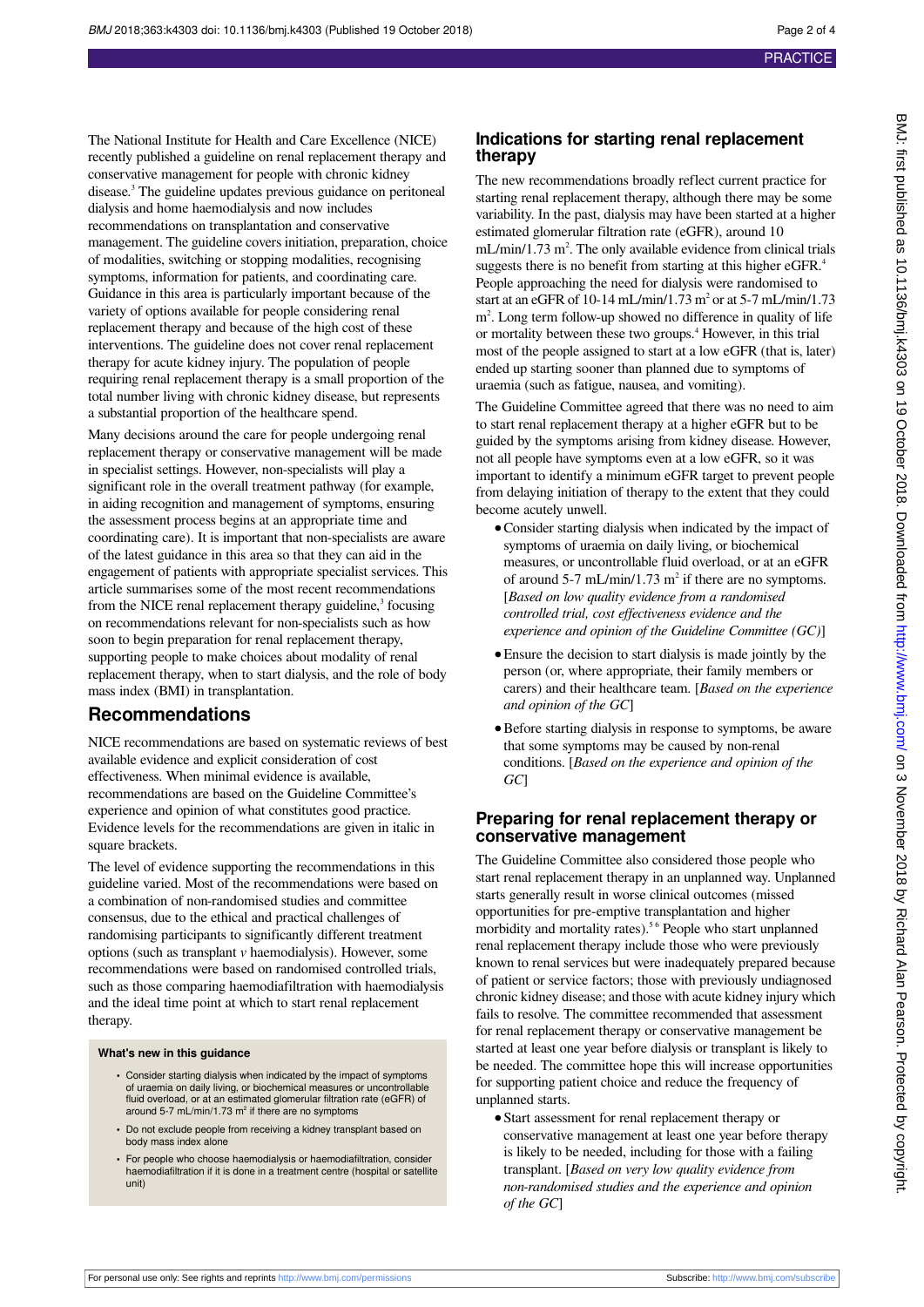## **Choosing modalities of renal replacement therapy or conservative management**

When choosing between modalities of renal replacement therapy there was no strong evidence that any one option was better than any other (for example, comparing haemodialysis with peritoneal dialysis or comparing haemodialysis more than 3 times a week versus 3 times a week). There were two exceptions:

- **•**Transplantation has better outcomes than any form of dialysis, with pre-emptive transplantation being more effective than transplantation after dialysis
- **•**Haemodiafiltration performed in a treatment centre is more effective than in haemodialysis in a treatment centre.

New economic analysis also found that haemodiafiltration was likely to be cost effective for the NHS, with additional health benefits for patients justifying any additional costs.

Based on this evidence, it is recommended that patient choice be the key driver for most decisions about renal replacement therapy. The full guideline includes recommendations on how to conduct these patient-centred discussions and the information people may require to make decisions. Decision making aids are available (such as the Kidney Research UK Dialysis Decision Aid booklet), but the committee did not find sufficient evidence to make recommendations on their use.<sup>7</sup>

There was no evidence identified in the guideline about the optimum approach to conservative management. This is likely to vary depending on individual circumstances but will have considerable overlap with end of life care.

- **•**Offer a choice of renal replacement therapy or conservative management to people who are likely to need renal replacement therapy. [*Based on very low quality evidence from non-randomised studies and the experience and opinion of the GC*]
- **•**Ensure that decisions about renal replacement therapy modalities or conservative management are made jointly with the person (or with their family members or carers for children or adults lacking capacity) and healthcare team, taking into account:
- **–** Predicted quality of life
- **–** Predicted life expectancy
- **–** Person's preferences
- **–** Other factors such as co-existing conditions. [*Based on qualitative evidence and the experience and opinion of the GC*]
- **•**Offer people (and their family members or carers, as appropriate) regular opportunities to:
- **–**Review the decision regarding renal replacement therapy modalities or conservative management
- **–** Discuss any concerns or changes in their preferences. [*Based on qualitative evidence and the experience and opinion of the GC*]

## **Transplantation**

- **•**Discuss the individual factors that affect the risks and benefits of transplantation with all people who are likely to need renal replacement therapy, and their family members or carers (as appropriate). [*Based on qualitative evidence and the experience and opinion of the GC*]
- **•**Include living donor transplantation in the full informed discussion of options for renal replacement therapy. [*Based*

*on very low quality evidence from non-randomised studies and the experience and opinion of the GC*]

- **•**Offer a pre-emptive living donor transplant (when there is a suitable living donor) or pre-emptive listing for deceased donor transplantation to people considered eligible after a full assessment. [*Based on very low quality evidence from non-randomised studies and the experience and opinion of the GC*]
- **•**Do not exclude people from receiving a kidney transplant based on BMI alone. [*Based on very low quality evidence from non-randomised studies and the experience and opinion of the GC*]

## Choice of dialysis modality

- **•**Offer a choice of dialysis modalities at home or in centre, ensuring that the decision is informed by clinical considerations and patient preferences (see above). [*Based on very low quality evidence from non-randomised studies and the experience and opinion of the GC*]
- **•**Offer all people who choose peritoneal dialysis a choice of continuous ambulatory peritoneal dialysis or automated peritoneal dialysis if this is medically appropriate. [*Based on very low quality evidence from non-randomised studies and the experience and opinion of the GC*]
- **•**Consider peritoneal dialysis as the first choice for children aged ≤2 years old. [*Based on very low quality evidence from non-randomised studies and the experience and opinion of the GC*]
- **•**For people who choose haemodialysis or haemodiafiltration:
- **–**Consider haemodiafiltration rather than haemodialysis if performed in a treatment centre (hospital or satellite unit)
- **–**Consider either haemodiafiltration or haemodialysis at home, taking into account the suitability of the space and facilities.

[*Based on very low quality evidence from randomised controlled trials, cost effectiveness analysis, and the experience and opinion of the GC*]

## **Implementation**

The main implementation issue arising from this guideline is the recommendation to use haemodiafiltration over haemodialysis when a person opts for dialysis done at hospital or in a satellite centre (as opposed to at home). Not all haemodialysis machines are capable of delivering haemodiafiltration, and the availability of haemodiafiltration-capable machines varies between centres. Data from an email survey of the British Association of Renal Technologists found that 68% of machines were haemodiafiltration-capable among respondents (nine treatment centres, 972 machines), ranging from 30% to 100% by centre. This is only a limited selection of renal units, and so may not be representative for the whole country. Some committee members thought that the number would be lower overall. There may be additional costs for machines where haemodiafiltration-capable machines are not currently used. However, most centres seem to have some haemodiafiltration-capable machines, and the committee agreed that it is likely that these will be able to accommodate any initial

increased demand for haemodiafiltration in-centre and that